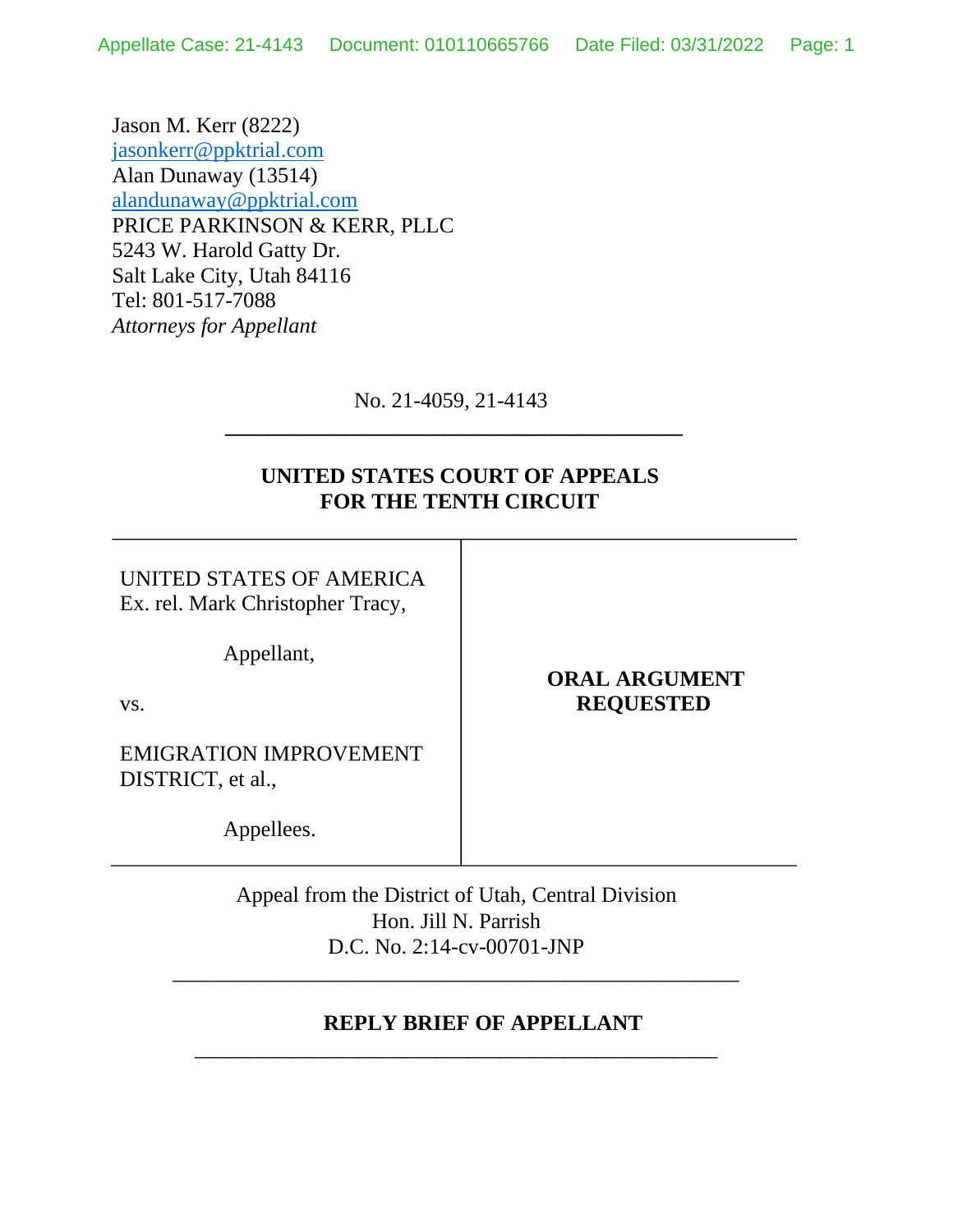# **TABLE OF CONTENTS**

| <b>SUMMARY OF NEW ISSUES PRESENTED IN APPELLEES'</b>                                                                                           |
|------------------------------------------------------------------------------------------------------------------------------------------------|
|                                                                                                                                                |
|                                                                                                                                                |
|                                                                                                                                                |
| C. Mr. Tracy's Qui Tam Claims against the FCA Defendants are Sufficiently                                                                      |
| D. Qui Tam Claims against Carollo are Plead with Sufficient Particularity.  7                                                                  |
| E. The Complaint Alleges Sufficient Facts to Support that Carollo Acted with<br>Actual Knowledge of EID Defendants' and EID Chairman Creamer's |
|                                                                                                                                                |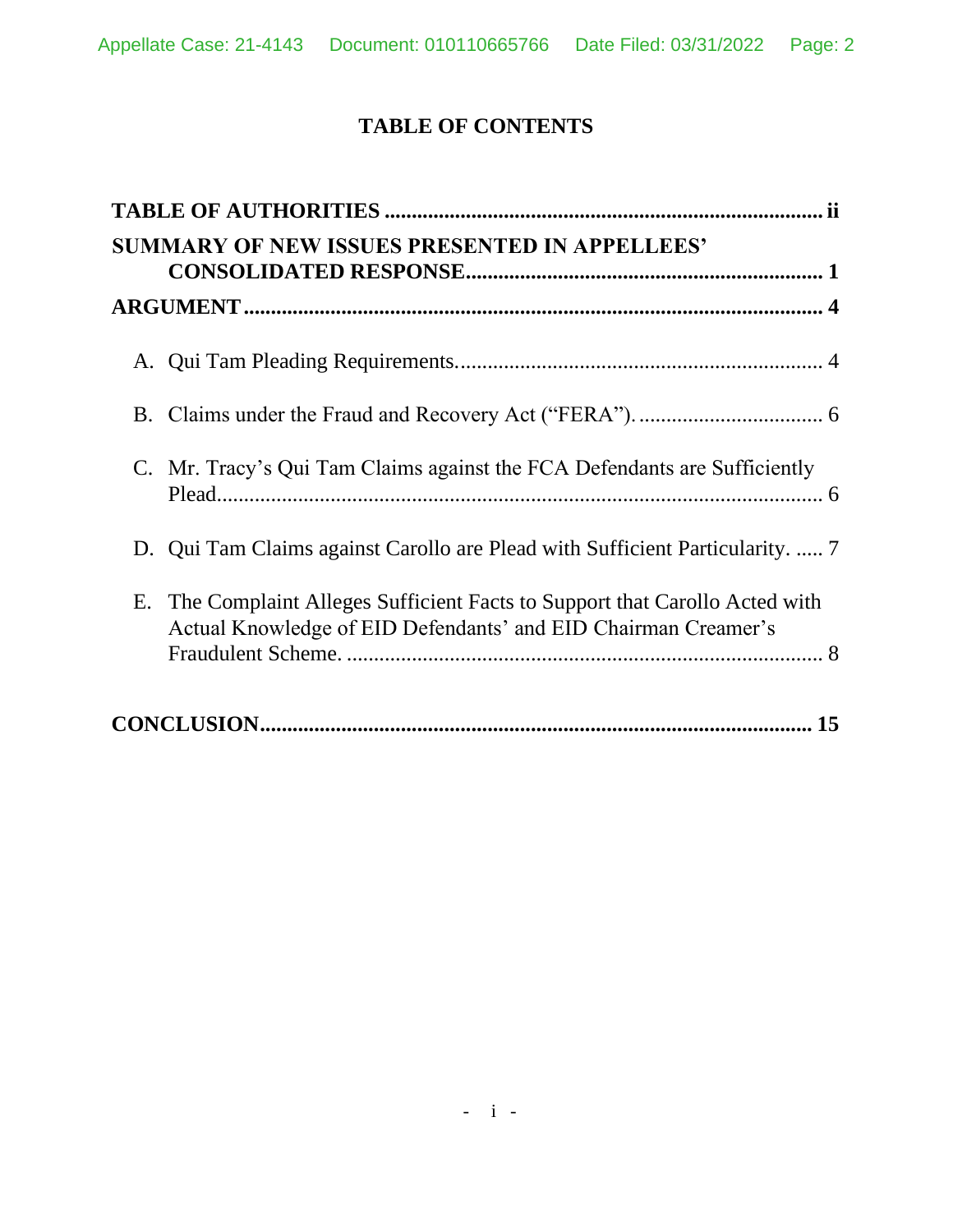# **TABLE OF AUTHORITIES**

# <span id="page-2-0"></span>**CASES**

| Ashcroft v. Iqbal,                                              |  |
|-----------------------------------------------------------------|--|
| Bell Atlantic Corp. v. Twombly,                                 |  |
| Cochise Consultancy, Inc. v. United States ex rel. Hunt,        |  |
| CTS Corp. v. Waldburger,                                        |  |
| Farlow v. Peat, Marwick, Mitchell & Co.,                        |  |
| United States ex rel. Duxbury v. Ortho Biotech Prods.,          |  |
| United States ex rel. Farmer v. City of Houston,                |  |
| United States ex rel. Grubbs v. Kanneganti,                     |  |
| United States ex rel. Feldman v. van Gorp,                      |  |
| United States ex rel. Lemmon v. Envirocare,                     |  |
| United States ex rel Longhi v. Lithium Power Techs., Inc.,      |  |
| United States ex rel. Lusby v. Rolls-Royce Corp.,               |  |
| United States ex rel. Sikkenga v. Regence Bluecross Blueshield, |  |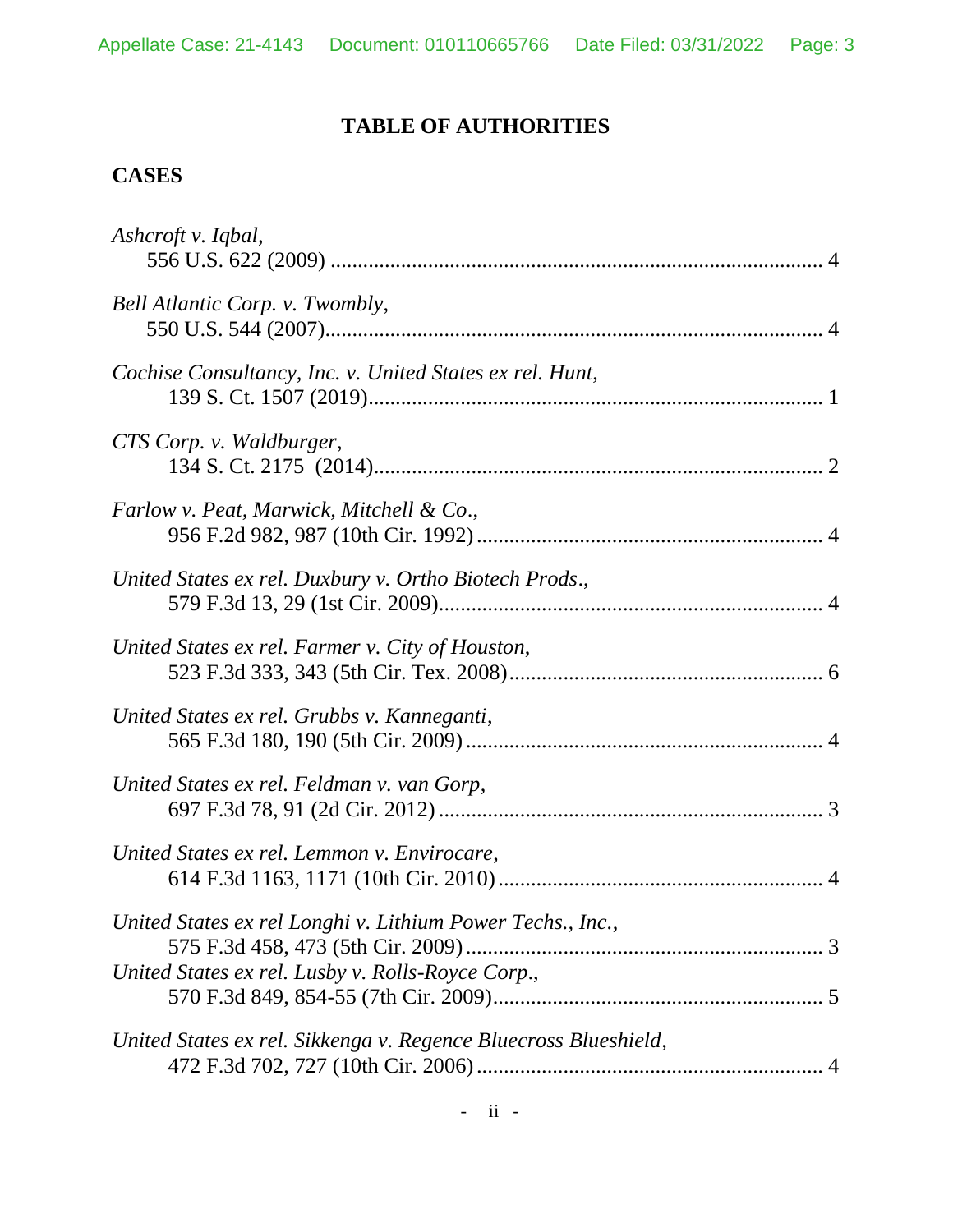| United States ex rel. Tracy v. Emigration Improvement District et al.,<br>Case Nos.: 0:17-cv-04062, 717 F. App'x 778 (10th Cir. 2017); 0:18-cv-<br>04109, 804 Fed.Appx. 905 (10th Cir. 2020); 0:19-cv-04021, 804 Fed.Appx.<br>905 (10th Cir. 2020); 0:19-cv-04022, 804 Fed.Appx. 905 (10th Cir. 2020). 1 |
|----------------------------------------------------------------------------------------------------------------------------------------------------------------------------------------------------------------------------------------------------------------------------------------------------------|
| United States ex rel. Wilkins v. North American Construction Corp.,                                                                                                                                                                                                                                      |
| United States v. Hill,                                                                                                                                                                                                                                                                                   |

# **STATUTES AND RULES**

# **OTHER AUTHORITIES**

| Fraud Enforcement and Recovery Act of 2009, Pub. L. No. 111-21, § 4(a), 123 |  |
|-----------------------------------------------------------------------------|--|
|                                                                             |  |

# **GLOSSARY**

| <b>SDWA:</b> | Safe Drinking Water Act of 1974            |
|--------------|--------------------------------------------|
| FCA:         | False Claim Act                            |
|              | <b>SRF-Loan:</b> State Revolving Fund Loan |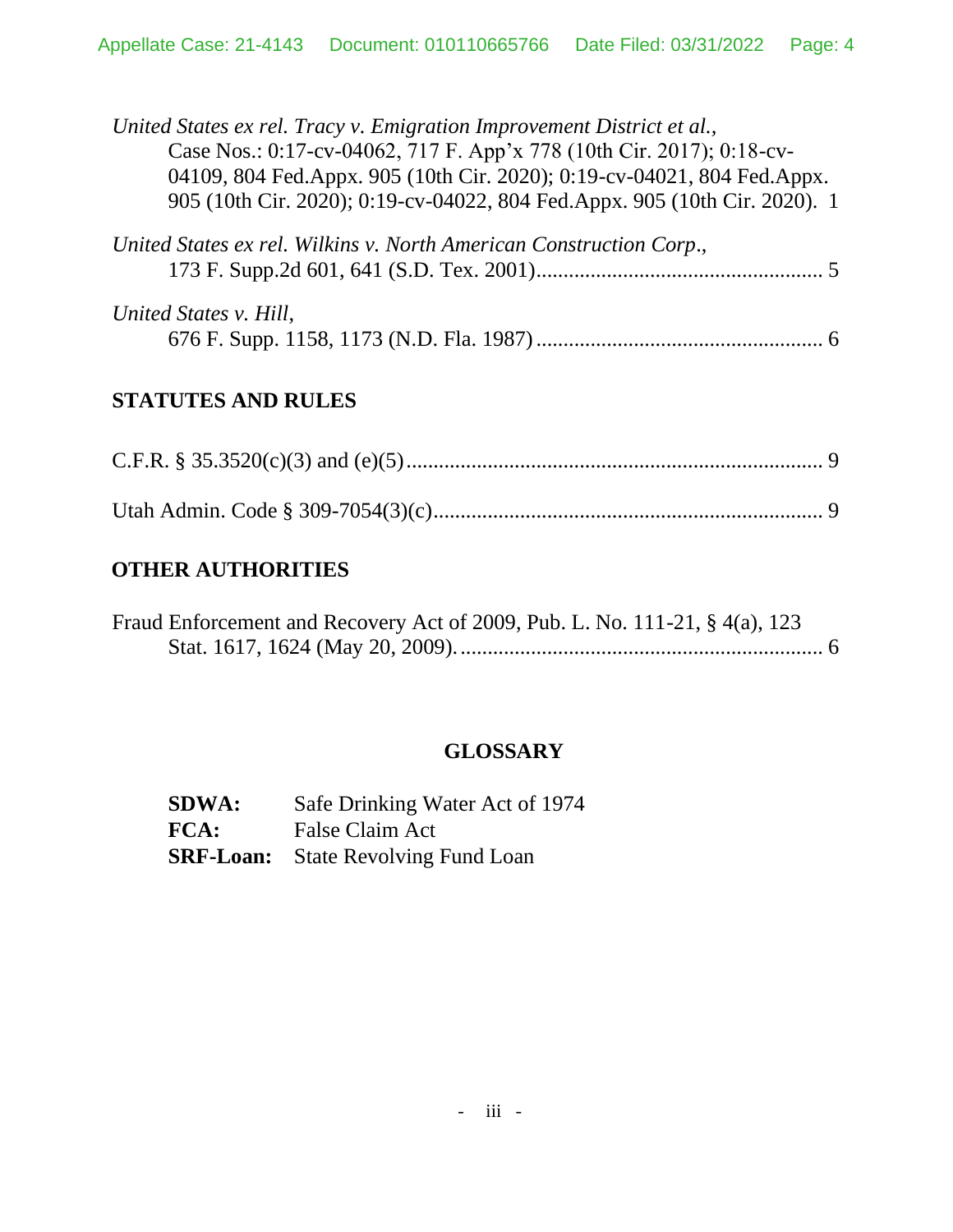### <span id="page-4-0"></span>**SUMMARY OF NEW ISSUES PRESENTED IN APPELLEES' CONSOLIDATED RESPONSE**

United States of America ex rel. Mark Christopher Tracy, ("Mr. Tracy") by and through counsel, submits the following reply to the new issues presented by appellees Emigration Improvement District et al. ("EID" or "EID Defendants"), Carollo Engineers, ("Carollo") and private land developer / EID Advisory Committee Chairman R. Steve Creamer ("EID Chairman Creamer") (collectively "FCA Defendants").

Following the unanimous decision of United States Supreme Court, resolving a circuit split and affirming Mr. Tracy's previous augment before this Court that private relators have up to ten years to commence legal action under the Federal False Claims Act ("FCA"), $^{1, 2}$  and following the district court contradicting its own prior ruling that the present action was commenced "almost ten years ago" (Dist. Ct. Dkt. No. 226 at 1, 6-7), FCA Defendants now ask this Court to affirm dismissal on alternative grounds.

Namely, the FCA Defendants contest that the transfer of federally-backed funds into an escrow account administered by co-defendants within the Utah

<sup>1</sup> *United States ex rel. Mark Christopher Tracy v. Emigration Improvement District et al.,* Case Nos.: 0:17-cv-04062, 717 F. Appx. 778 (10th Cir. 2017); 0:18-cv-04109, 804 Fed.Appx. 905 (10th Cir. 2020); 0:19-cv-04021, 804 Fed.Appx. 905 (10th Cir. 2020); 0:19-cv-04022, 804 Fed.Appx. 905 (10th Cir. 2020). <sup>2</sup> *Cochise Consultancy, Inc. v. United States ex rel. Hunt*, 139 S. Ct. 1507 (2019).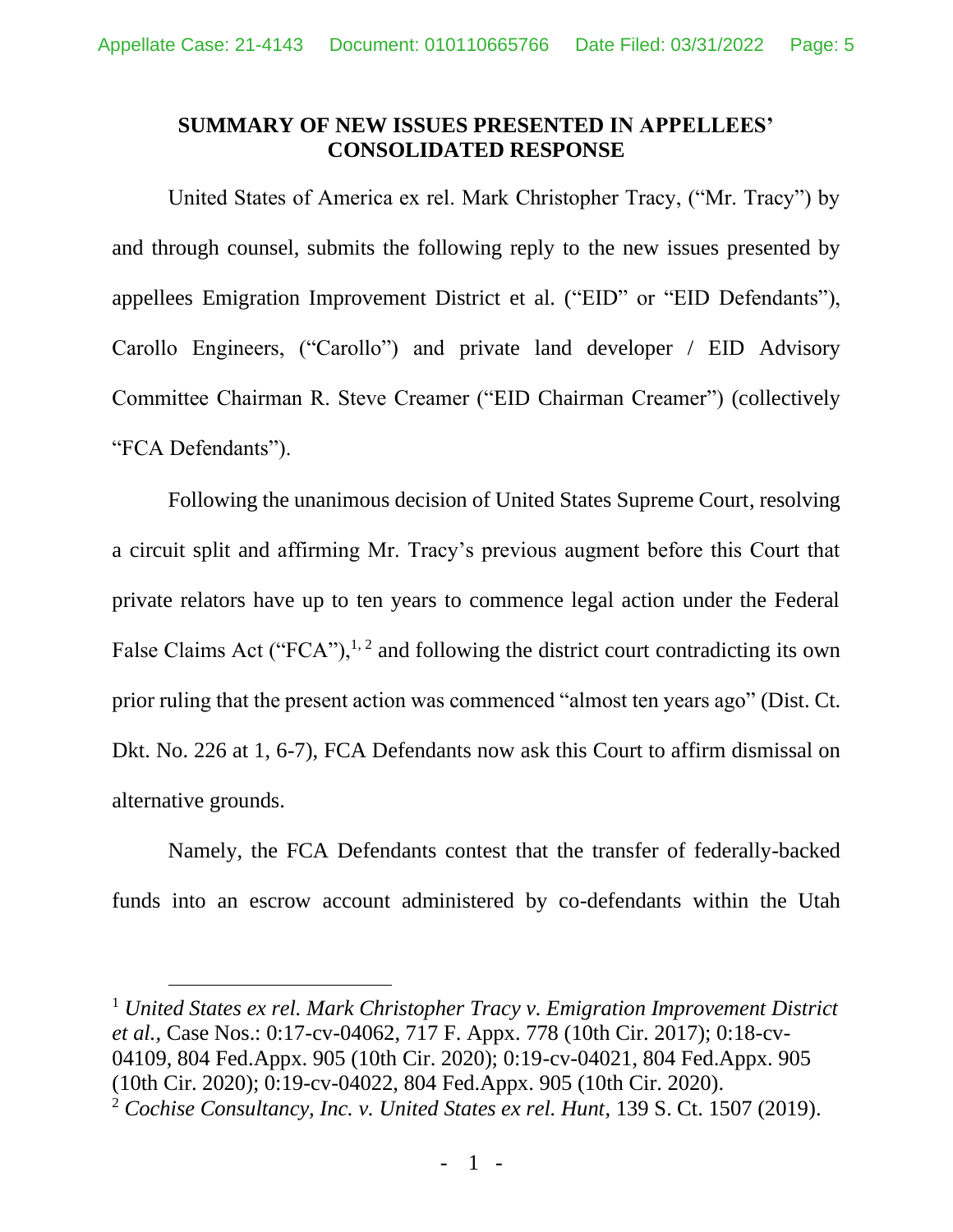Division of Drinking Water ("DDW") in November 2002 for initial project financing and therewith later construction of the now defunct large-diameter commercial well ("Brigham Fork Well") and an unapproved drinking water reservoir with an estimated capacity between 1.3 and 2.0 million gallons ("Wildflower Reservoir")<sup>3</sup> on property belonging to EID Chairman Creamer constituted both "payment" and the "last culpable act" under the FCA's statute of repose<sup>4</sup> as articulated by the United States Supreme Court.<sup>5</sup>

In the yet further alternative, Carollo argues that the current operative Third Amended Complaint (hereinafter "Complaint") fails to allege scienter and a "sufficient nexus" between individual acts of co-conspirators leading to presentation of a false claim and economic damage and loss to the Government.<sup>6, 7</sup>

<sup>&</sup>lt;sup>3</sup> Prior to commencement of the present litigation, the database administered by codefendants at DDW recorded the Wildflower Reservoir at 1.3 million gallons while internal EID documents recovered by Mr. Tracy cite a capacity of 2 million gallons. Measured at 96 feet in diameter, construction photos secured by Mr. Tracy reveal that the underground storage tank appears much larger than 20 feet in height yielding an estimated capacity between 1.3 and 2.0 million gallons. For reasons currently unknown, the DDW database has been subsequently altered and now records the Wildflower Reservoir at 1.0 million gallons as approved by DDW in the SRF-Loan over the objections of DDW project engineer Dr. Steve Onysko ("Dr. Onysko").

<sup>4</sup> Brief of Appellees at page 14.

<sup>5</sup> *See e.g. CTS Corp. v. Waldburger*, 134 S. Ct. 2175, 82 (2014).

<sup>6</sup> Brief of Appellees at page 15.

<sup>7</sup> FCA Defendants' additional contention that Mr. Tracy's former legal counsel had referenced "claim" instead of "payment" in a single filing is likewise devoid of merit (Brief of Appellees at page 12). Prior to the United States Supreme Court unanimous confirmation of Mr. Tracy's previous legal augment before this Court,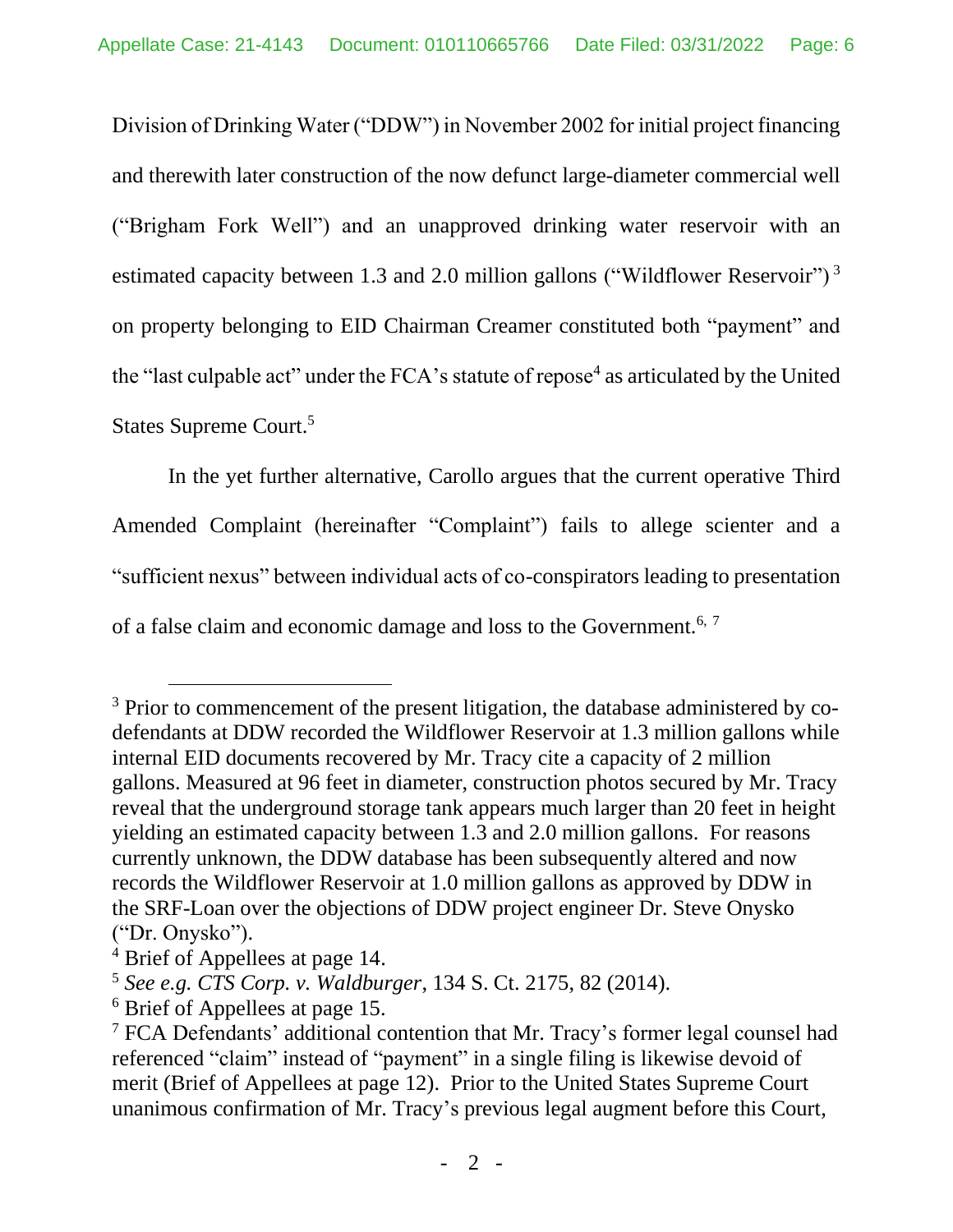These arguments fail.

The Complaint alleges that the following occurred after November 2002: (i) construction of an unapproved, "preposterously oversized," economically unfeasible, unsustainable, structurally defective, ecologically destructive, and patently unsafe drinking water system on property belonging to EID Chairman Creamer (and not Salt Lake City) 8 intended for massive future development at extraordinary private profit sometime in October 2003; (ii) false certification of both project compliance and completion by Carollo on September 22, 2004; (iii) unlawful disbursement of retainage funds on or after September 29, 2004, withheld from EID Defendants during construction to ensure both project compliance and completion; (iv) improper closure of the SRF-Loan on May 5, 2005, without issuance of federally-mandated operating permits required to distribute public drinking water following a mandatory post-construction inspection of substantial (and perhaps irreparable) structural defects of the Wildflower Reservoir and lastly, (v) technical revenue bond default in June 2013.

the present litigation was commenced primarily under a theory of promissory fraud and frustration of government purpose, which the district court failed to address in its first and/or second dismissal. [Dist. Ct. Dkt. No. 219 at page 17]; *see e.g., United States ex rel. Feldman v. van Gorp*, 697 F.3d 78, 91 (2d Cir. 2012) and *United States ex rel. Longhi v. Lithium Power Techs., Inc.*, 575 F.3d 458, 473 (5th Cir. 2009).

<sup>&</sup>lt;sup>8</sup> As a former environmental engineer with DDW, EID Chairman Creamer was irrefutably aware of federal SRF-Loan requirements.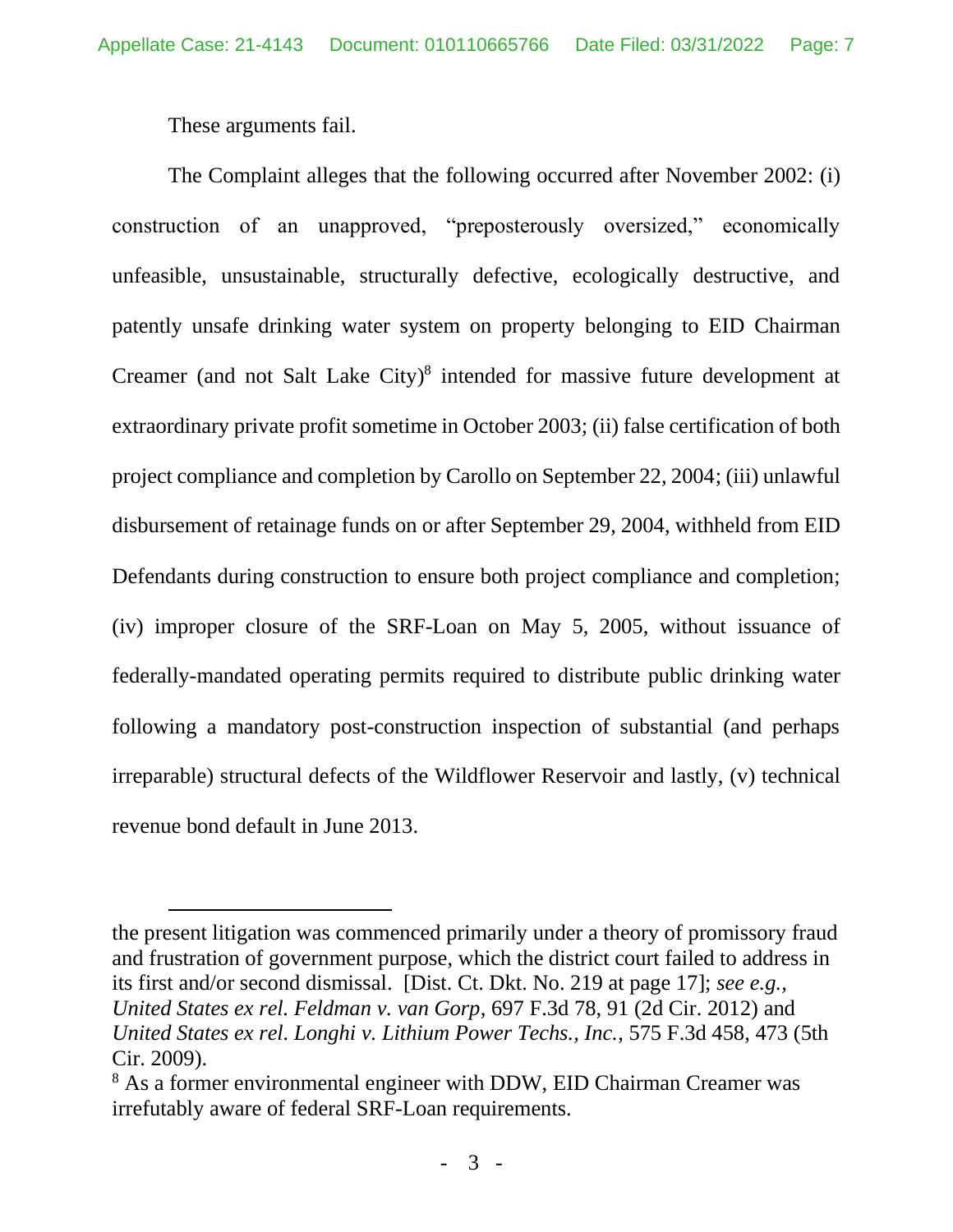As these culpable acts and/or omissions occurred in furtherance of an ongoing scheme to defraud the Government within ten years of filing, this case should be remanded to another chamber of the district court for further proceedings in accordance with the instructions of this Court.

#### **ARGUMENT**

#### <span id="page-7-1"></span><span id="page-7-0"></span>**A.** *Qui Tam* **Pleading Requirements.**

"Rule 9(b) joins with Rule 8(a) to form the general pleading requirements for claims under the FCA." *United States ex rel. Lemmon v. Envirocare*, 614 F.3d 1163, 1171 (10th Cir. 2010). Pre-*Twombly* cases required plaintiffs in FCA cases to plead the "who, what, when, where and how of the alleged [claim]." *See United States ex rel. Sikkenga v. Regence Bluecross Blueshield*, 472 F.3d 702, 727 (10th Cir. 2006). While the United States Supreme Court clarified Rule 9(b) requirements in *Bell Atlantic Corp. v. Twombly*, 550 U.S. 544 (2007) and *Ashcroft v. Iqbal*, 556 U.S. 622 (2009), the Rule's purpose remains unaltered – "to afford defendant fair notice of plaintiff's claims and the factual ground upon which [they] are based…." *Lemmon*, 614 F.3d at 1172 (quoting *Farlow v. Peat, Marwick, Mitchell & Co*., 956 F.2d 982, 987 (10th Cir. 1992); *see also* 5A WRIGHT & MILLER § 1298. Rule 9 is flexible and "must remain so to achieve the remedial purpose of the False Claims Act." *United States ex rel. Grubbs v. Kanneganti*, 565 F.3d 180, 190 (5th Cir. 2009).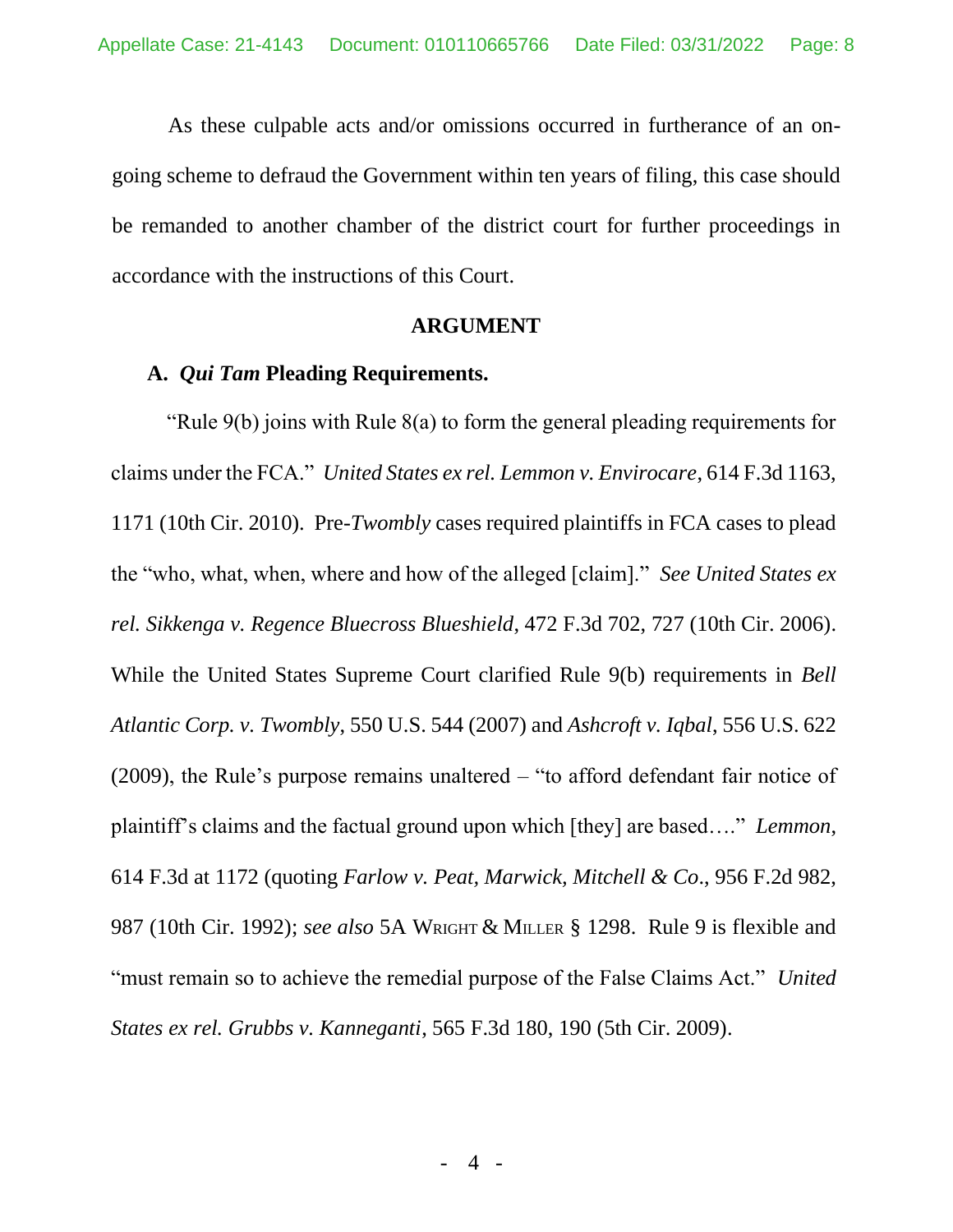This Court has concluded that "claims under the FCA need only show the specifics of a fraudulent scheme and provide an adequate basis for a reasonable inference that false claims were submitted as part of the scheme." *Lemmon*, 614 F.3d at 1172 (citing *United States ex rel. Duxbury v. Ortho Biotech Prods*., 579 F.3d 13, 29 (1st Cir. 2009); *United States ex rel. Lusby v. Rolls-Royce Corp*., 570 F.3d 849, 854-55 (7th Cir. 2009); *Grubbs*, 565 F.3d at 190). In *Lemmon*, this Court stated:

The federal rules do not require a plaintiff to provide a factual basis for every allegation. Nor must every allegation, taken in isolation, contain all the necessary information. Rather, to avoid dismissal under Rules 9(b) and 8(a), plaintiffs need only show that, taken as a whole, a complaint entitles them to relief. *Id*. at 1173.

A relator can survive a motion to dismiss by showing circumstantial evidence

of an agreement to defraud*. See, i.e., United States ex rel. Wilkins v. North American* 

*Construction Corp*., 173 F. Supp.2d 601, 641 (S.D. Tex. 2001). 9

The relaxed pleading requirement for *qui tam* claims is understandable. The reality of many FCA cases is that the details of the fraudulent schemes are rarely fully ascertainable before fact discovery. Under the *Twombly* and *Iqbal* pleading

<sup>9</sup> In *Wilkins*, a relator established a conspiracy by merely demonstrating that the defendants held meetings and discussed altering drafts of a claim to be submitted to the Government and then made a statement about the inaccuracy of altered drafts, and omitted references critical to underlying information. *Wilkins*, 173 F. Supp.2d at 641. *See e.g.,* Aplt.App. at 050, 140-152.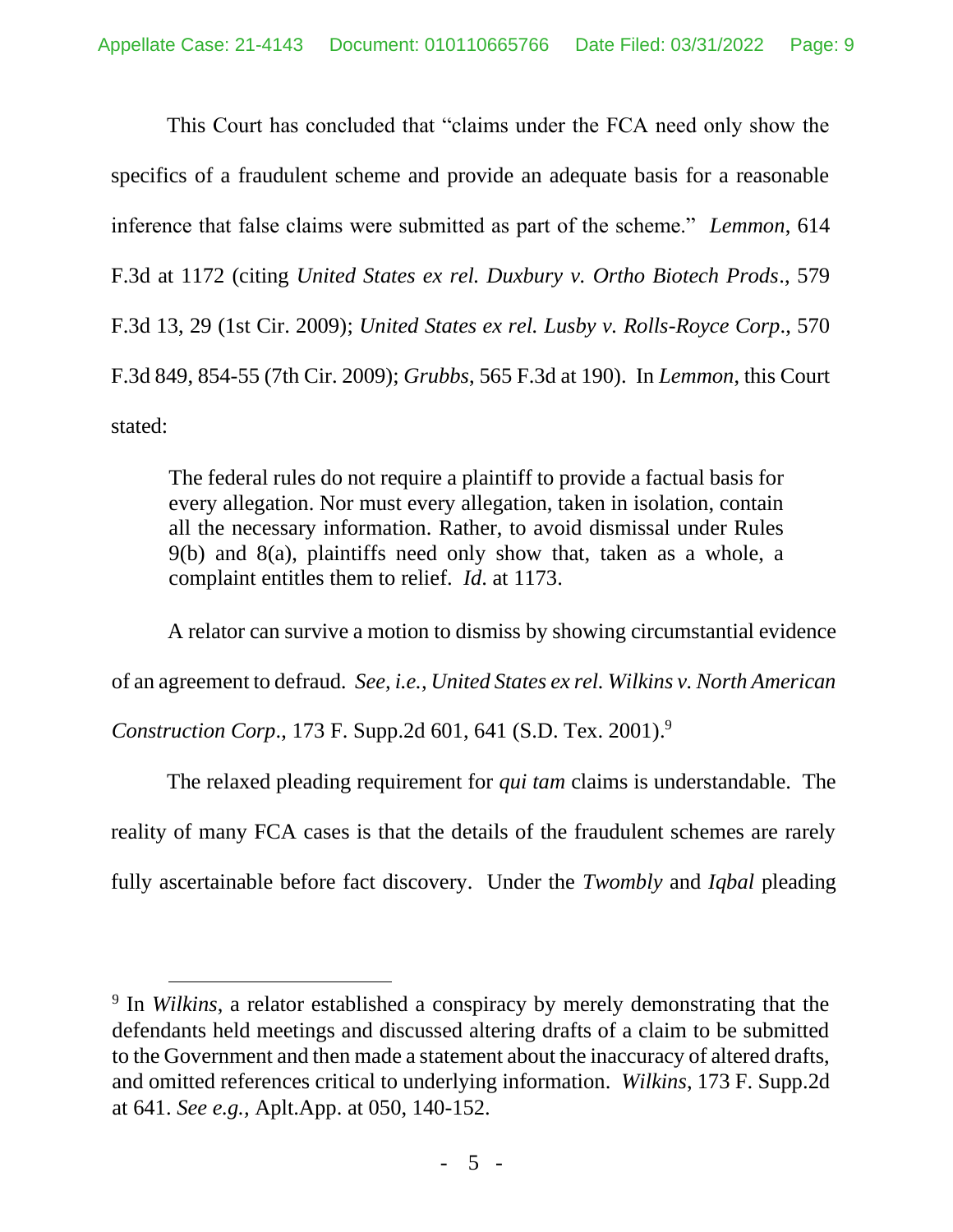standard, a defendant could violate the FCA and evade any claim based on the inability of the Government or a relator to meet the higher pleading requirements.

#### <span id="page-9-0"></span>**B. Claims under the Fraud and Recovery Act ("FERA").**

In 2009, the Fraud Enforcement and Recovery Act ("FERA") was enacted by Congress and amended the FCA. *See* Fraud Enforcement and Recovery Act of 2009, Pub. L. No. 111-21, § 4(a), 123 Stat. 1617, 1624 (May 20, 2009).

Congress broadened the scope of conspiracy liability under the FCA, by expressly making conspiracy liability actionable for any violation of § 3729. *Id*. To establish a conspiracy, the Complaint must show that (1) the defendant knowingly agreed with another person to defraud the Government; and (2) at least one act was performed in furtherance of the conspiracy. *See, i.e., United States ex rel. Farmer v. City of Houston*, 523 F.3d 333, 343 (5th Cir. Tex. 2008); *United States v. Hill*, 676 F. Supp. 1158, 1173 (N.D. Fla. 1987).

# <span id="page-9-1"></span>**C. Mr. Tracy's Qui Tam Claims against the FCA Defendants are Sufficiently Plead.**

To secure and prevent recovery of SRF-Loan proceeds, FCA Defendants and public officials of DDW made numerous false representations to the Government including that EID owned sufficient water rights to complete the project, geohydrology studies did not expressly warn against the extraction of millions of gallons of water via large-diameter commercial wells from Emigration Canyon's Twin Creek Aquifer, the construction of a 1-million gallon reservoir on property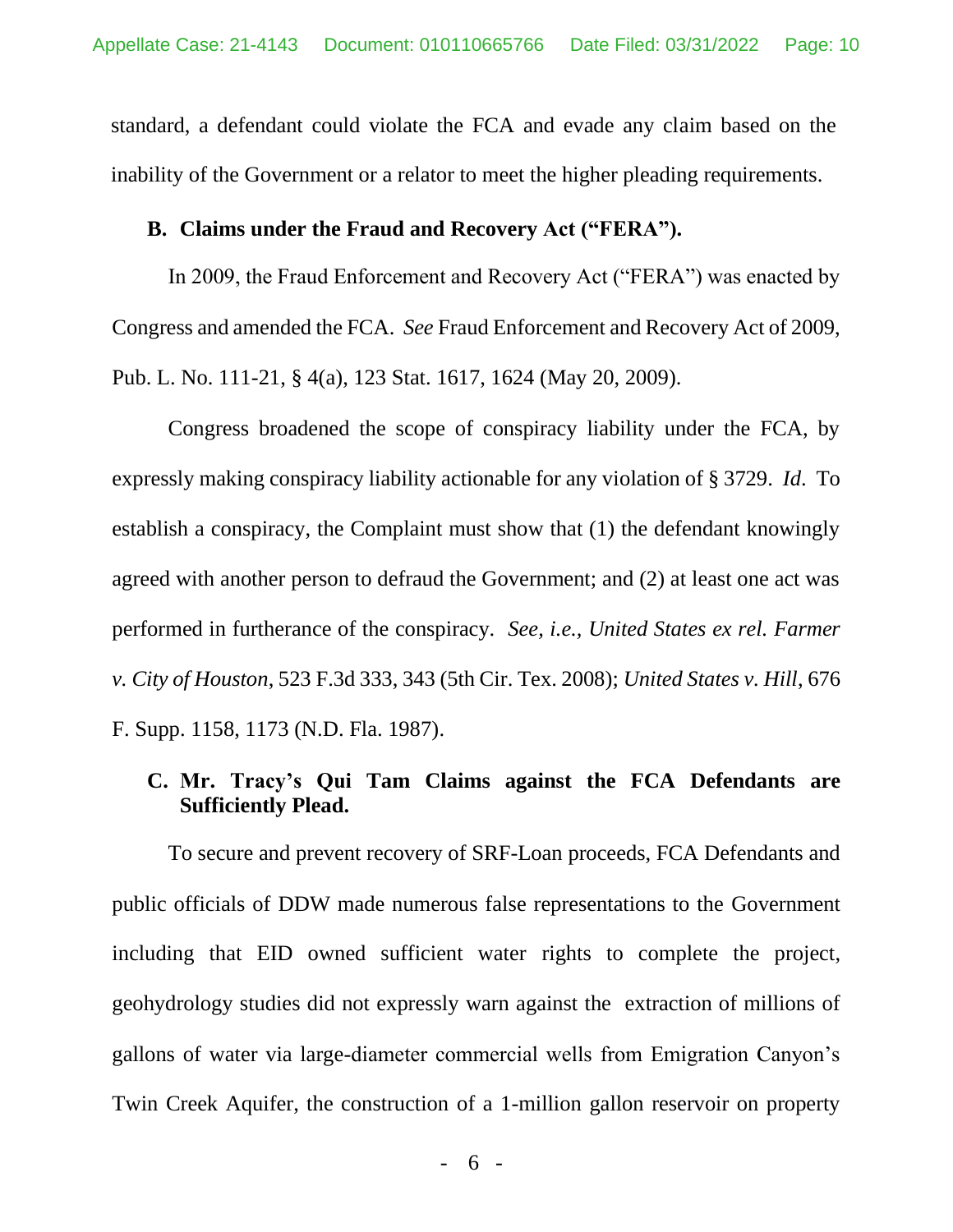belonging to Salt Lake City (and not EID Chairman Creamer) for 67 "existing" homes was economically feasible and would not remedy the defunct Emigration Oaks PUD water system constructed with water rights stripped from the active federal military Mount Olivet cemetery, and that DDW would conduct a mandated post-construction inspection of substantial (and perhaps irreparable) construction defects of the Wildflower Reservoir and issue all operating permits prior to the closure of the SRF-Loan on May 3, 2005.<sup>10</sup> (Aplt.App. at 064-074, 081-084,  $\P$  60)

The Complaint fulfills both the pleading requirements of specificity and scienter.

### <span id="page-10-0"></span>**D. Qui Tam Claims against Carollo are Plead with Sufficient Particularity.**

In the present case, Mr. Tracy has brought direct qui tam claims against Carollo, arising from its express and implied certification to the Government in support of EID Defendants' own false certification to obtain \$1.846 million in federal funds, arising from EID's continued concealment of the violations of the requirements to retain the federal funds.

 $10$  On May 3, 2005, DDW closed the SRF-Loan even though EID failed to secure a permanent operating permit for the Wildflower Reservoir following a mandatory post-construction inspection of substantial construction defects. To date, with the positive knowledge of DDW public officials, EID Defendants continue to deliver public drinking water via the Wildflower Reservoir on property belonging to EID Chairman Creamer devoid of a valid operating permit mandated under the SDWA. *See* Aplt.App. at 074, ¶ 18; 095-96, ¶ 257.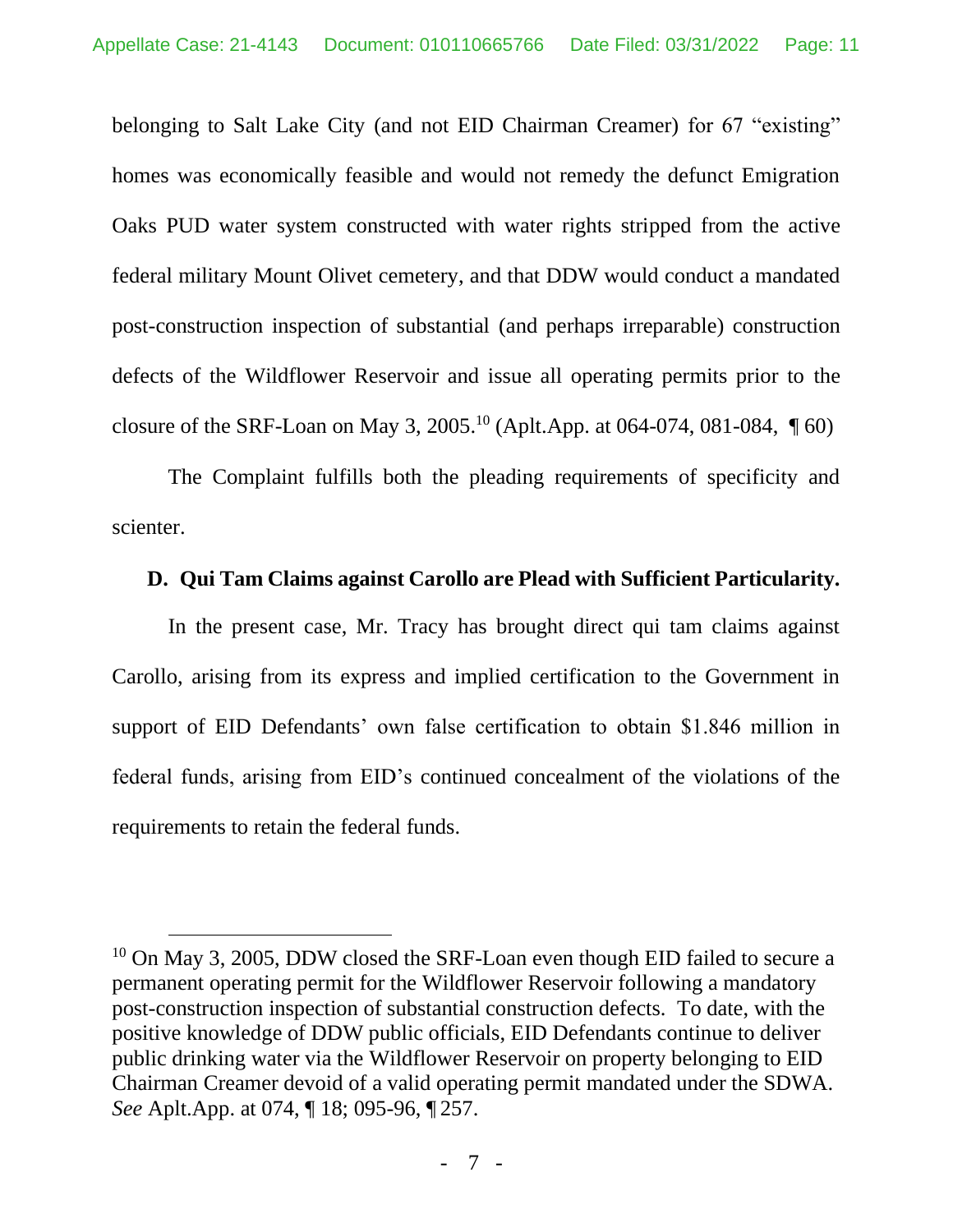Mr. Tracy's Complaint alleges sufficient facts to assert that (1) Carollo had sufficient knowledge of the alleged facts, and (2) Carollo's statements were material to the fraudulent scheme.

# <span id="page-11-0"></span>**E. The Complaint Alleges Sufficient Facts to Support that Carollo Acted with Actual Knowledge of EID Defendants' and EID Chairman Creamer's Fraudulent Scheme.**

Carollo previously argued before the district court that "Relator does not provide any facts to support a reasonable inference" that it acted with knowledge of the fraud, "deliberate ignorance" or "reckless disregard" with respect to the truthfulness of its statements. This argument is refuted by the allegations of the Complaint.

Mr. Tracy's Complaint alleges that EID's right to the \$1.846 million loan from the federal Drinking Water State Revolving Fund ("DWSRF") program was conditioned upon EID agreeing to comply with ongoing contractual obligations.<sup>11</sup> EID agreed to use the funds to bring clean water to at least  $57<sup>12</sup>$  existing canyon residents.<sup>13</sup> EID agreed not to use the funds to build water infrastructure for future development.<sup>14</sup> EID agreed to monitor the output of its water system so as to not

 $11$  Aplt.App. 065, ¶ 57.

<sup>&</sup>lt;sup>12</sup> The Complaint mistakenly alleges 67.

<sup>13</sup> Aplt.App. 044-046.

<sup>&</sup>lt;sup>14</sup> C.F.R. § 35.3520(e)(3) and (e)(5); 40 C.F.R. § 35.3520; Utah Admin. Code § 309-7054(3)(c). EID impliedly agreed to comply with these regulations when it accepted the \$1.846 million.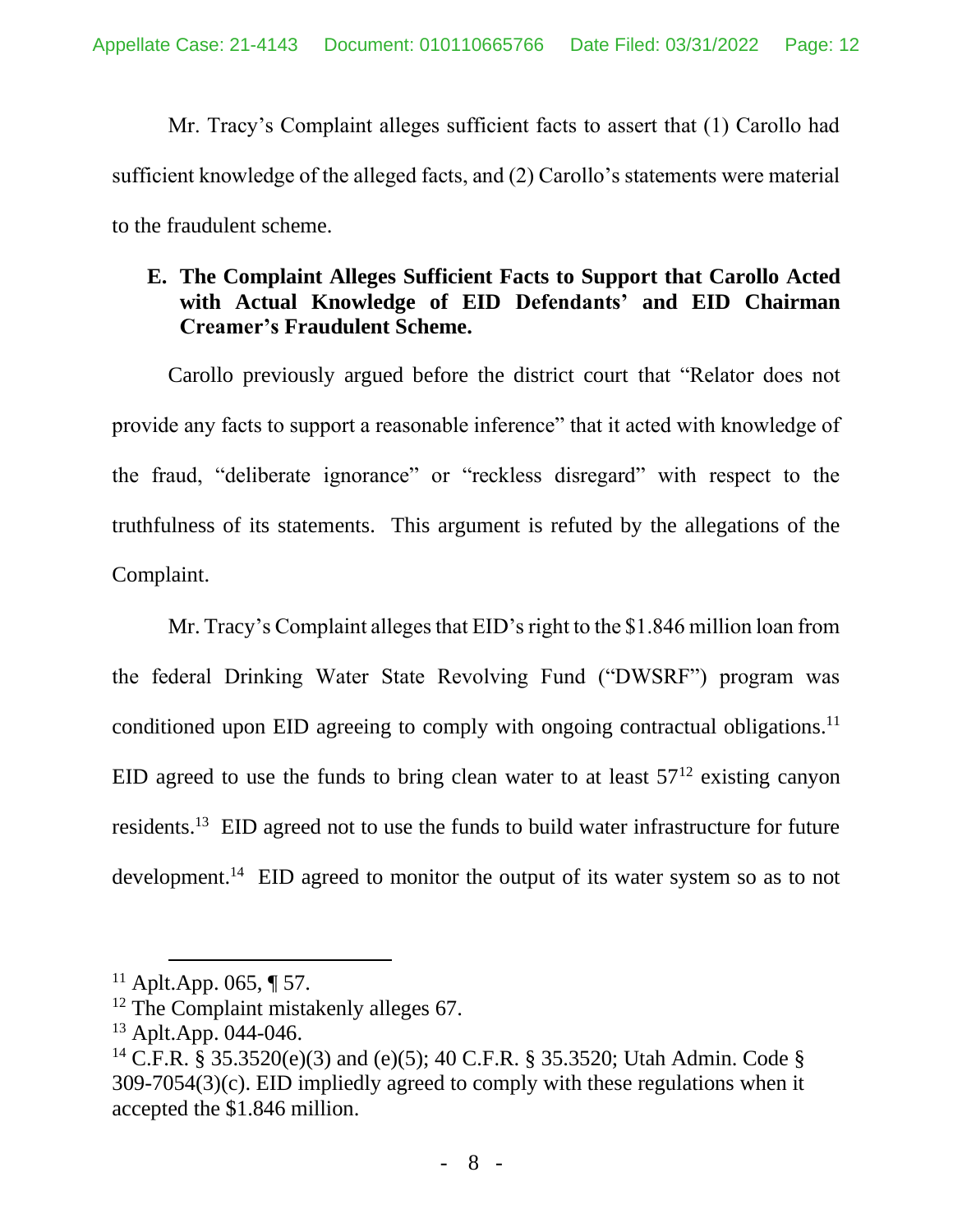decrease the flows of private wells or the Emigration Canyon stream.<sup>15</sup> EID agreed to build its water system in accordance with approved plans and specifications.<sup>16</sup> EID agreed that it would build the water system only if it had sufficient water rights to do so.<sup>17</sup> Mr. Tracy has alleged that EID failed to do these things.<sup>18</sup>

The Complaint describes Carollo's presently known involvement in the EID Defendants' and EID Chairman Creamer's fraudulent scheme and provides adequate basis for a reasonable inference that, with knowledge, it made material statements and concealed material information in furtherance of the fraudulent scheme.<sup>19</sup>

<sup>&</sup>lt;sup>15</sup> Aplt.App. 059-60,  $\P$  288-91. This obligation was imposed on EID via a letter dated January 3, 2001, requiring EID to adopt a Water Management Conservation Plan. *Id*. 140-150.

<sup>16</sup> *Id*. 054-055; 067-073, ¶¶ 69-108; 091-092; 106-108, ¶¶ 327-342. EID incurred this obligation when it submitted plans and specifications as part of the NEPA review.

<sup>&</sup>lt;sup>17</sup> *Id*. at p. 8. This obligation was imposed on EID via a letter dated January 3, 2001. *Id*. 140-150. While the district court placed great weight on the filing of a purported wrongful lis pendens, EID failed to contradict, and the district court failed to properly apply motion to dismiss legal standards that the now defunct Brigham Fork Well was both constructed and operated under disputed water claims as alleged. *Id*. at 061-062; 081-084; 132, ¶ 511. In awarding fees, the district court also failed to consider that the judgment related to the lis pendens was immediately satisfied by Mr. Tracy's former legal counsel and Mr. Tracy has prevailed in all appeals before this Court since the original fees award.

<sup>&</sup>lt;sup>18</sup> *Id*. at 051 (only 30 of the 57 residents connected to the system); 081-094 (alleging that EID used the \$1.846 million to build a water system for future population growth); 100-101¶¶ 288-91 (EID failed to measure the water in its monitoring wells); 067-073, ¶¶ 69-108, 092, ¶ 231, 106-108, ¶¶ 327-342 (EID failed to build the projects according to plans and specifications); 96, ¶ 258, (EID misrepresented that it had "superior" water rights).

<sup>&</sup>lt;sup>19</sup> *Lemmon*, 614 F.3d at 1172 (citations omitted).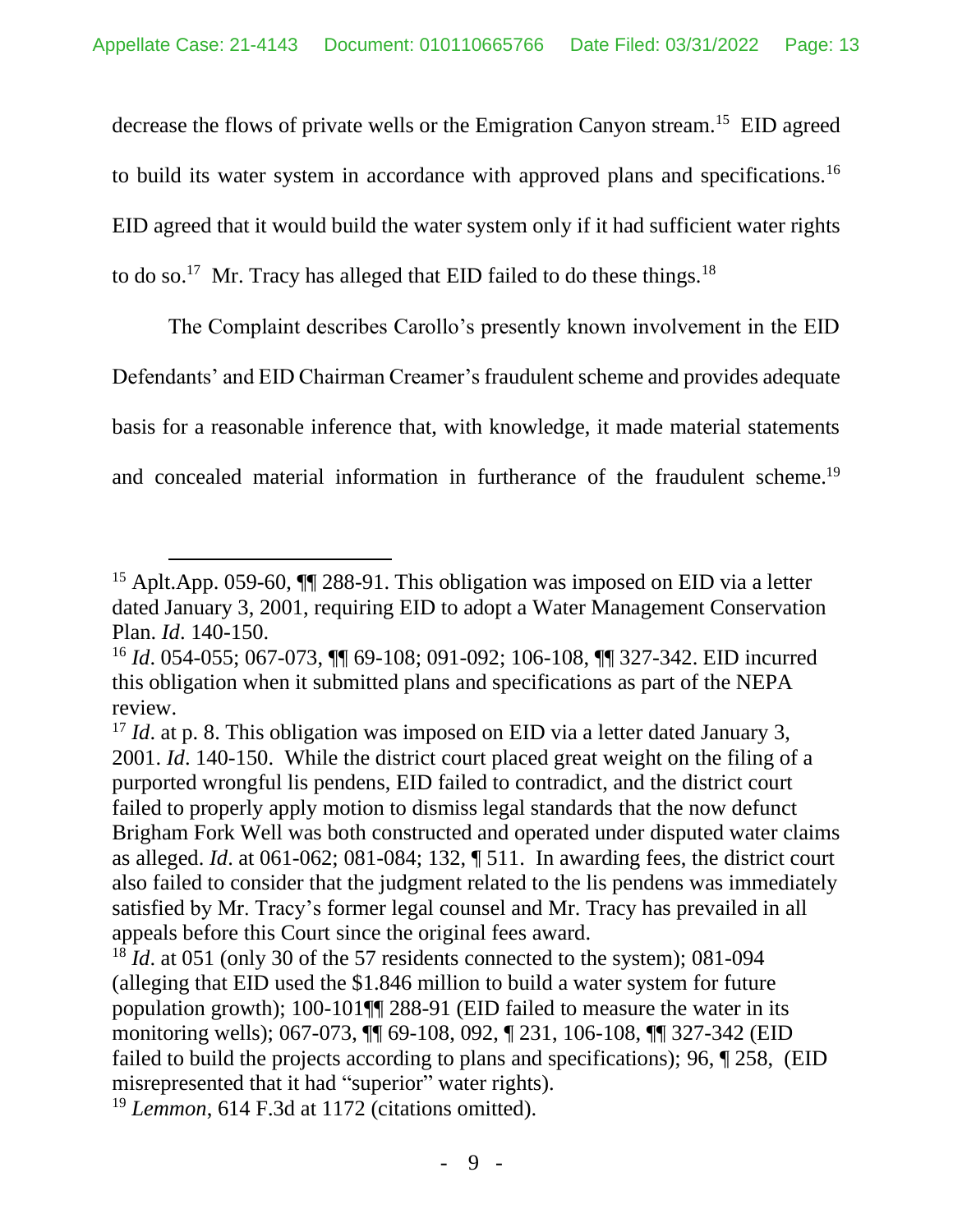Carollo prepared a report in 1995 stating that a 500,000 gallon reservoir would be sufficient to service the existing 700 households in Emigration Canyon.<sup>20</sup> EID proposed to the Government a planned 1-million gallon reservoir on Salt Lake City property, which a DDW staff engineer found "preposterously oversized" beyond the 300,000 gallon capacity needed to fulfill federal requirements.<sup>21</sup>

In response, Carollo "refused" to consider a cost savings of \$500,000.00 by engineering an appropriately sized  $300,000$  gallon reservoir,<sup>22</sup> and Carollo prepared a feasibility study falsely demonstrating the economic ability to service the federally-backed debt obligation.<sup>23</sup> Subsequently, with approval of pre-construction plans over the objections of the staff engineer, and following an undisclosed meeting with EID Chairman Creamer immediately following Dr. Onysko's objections,<sup>24</sup> Carollo was hired by EID to inspect and supervise the construction of the Wildflower Reservoir for EID with the \$1.846 million federal  $\alpha$  loan.<sup>25</sup> Pursuant to the preconstruction plans, the Wildflower Reservoir's site was to be constructed on specified property belonging to Salt Lake City.<sup>26</sup> Carollo "actively concealed" the fact that EID intended to build, and built, the Wildflower Reservoir at a different

- <sup>22</sup> *Id*. at ¶ 100.
- <sup>23</sup> *Id*. at 099, ¶ 279.
- <sup>24</sup> *Id.* At at50, 140-152.
- <sup>25</sup> *Id*. at 070, ¶ 94; 072, ¶ 103.
- <sup>26</sup> *Id*. at 069-70, ¶¶ 88-93.

<sup>&</sup>lt;sup>20</sup> Aplt.App. at 072,  $\P$  102.

<sup>21</sup> *Id*. at 071, ¶ 97.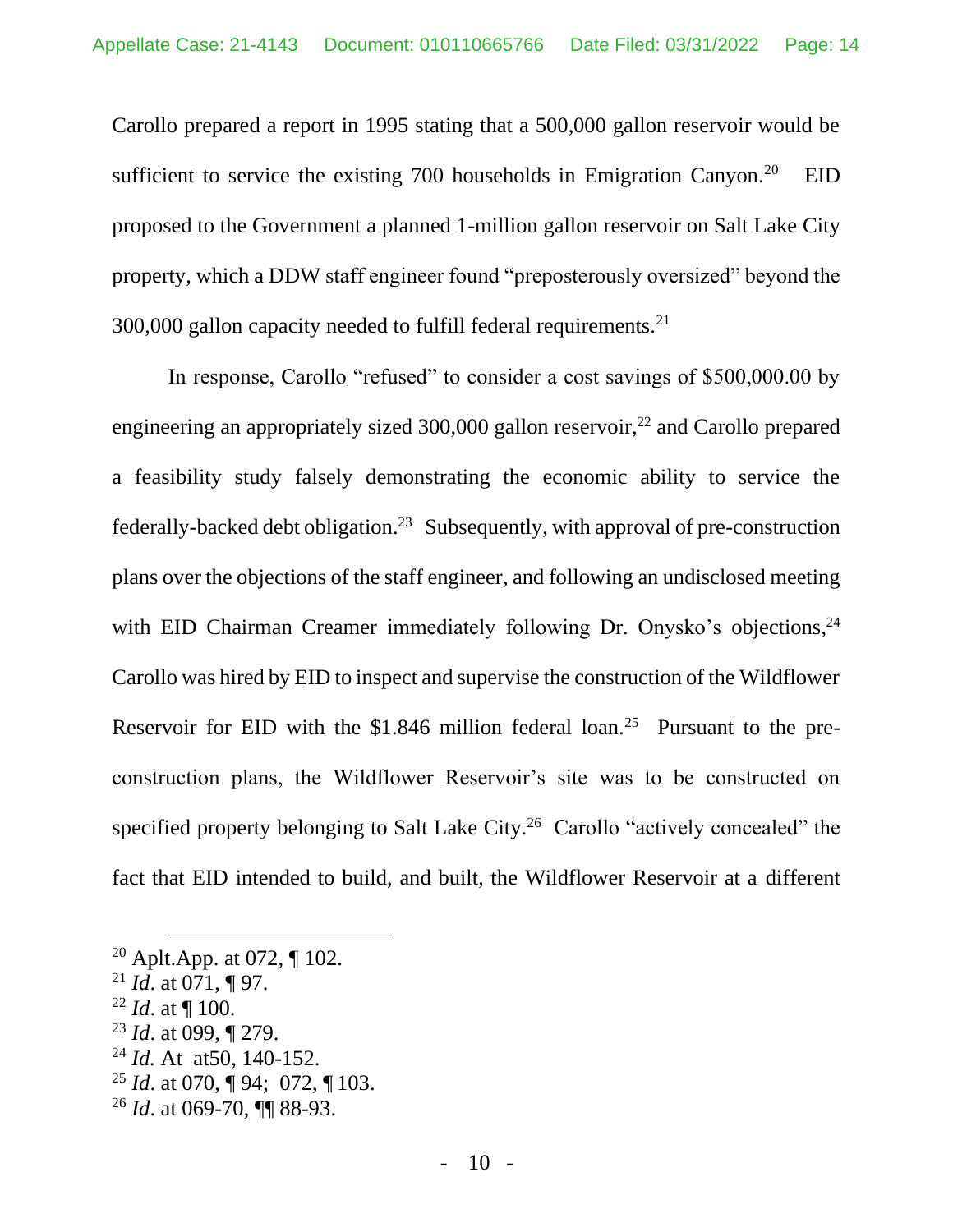location – on land owned by EID Chairman Creamer by withholding the completed land survey from the Salt Lake County Recorders' Office.<sup>27</sup> While the construction drawings provided for a 1-million gallon tank (71 foot diameter and 31 foot height), Carollo supervised construction of a 1.3 to 2-million gallon tank (100 foot diameter and 23-30 foot height).<sup>28</sup> Carollo Engineering failed to report that the Wildflower Reservoir was larger than approved and was built on EID Chairman Creamer's property with the assistance of EID Chairman Creamer. 29 The Wildflower Reservoir structure was deficient and immediately began leaking chlorinated water into the Emigration Canyon aquifers after it became operational sometime in October 2003.<sup>30</sup> In August 2003, Carollo also issued change orders contrary to the pre-construction plans reducing 8 inch water lines to 2 inch water lines. $31$ 

Despite its duties to supervise and inspect the construction of the Wildflower Reservoir, multiple open and obvious violations of the pre-construction plans, and an active leak in the reservoir, Carollo falsely certified the project as complete and in compliance with the preconstruction plans on September 22, 2004.<sup>32</sup>

- <sup>29</sup> *Id*. at 070, ¶ 93; 072, ¶ 103.
- <sup>30</sup> *Id*. at 103; ¶ 304.
- <sup>31</sup> *Id*. at 073-74, ¶¶114-115.

 $^{27}$  *Id.* 

<sup>28</sup> *Id.* at 070, ¶ 94.

<sup>32</sup> *Id.* at 068, ¶ 76; 074 ¶, 117; 107, ¶ 334; 114, ¶ 386.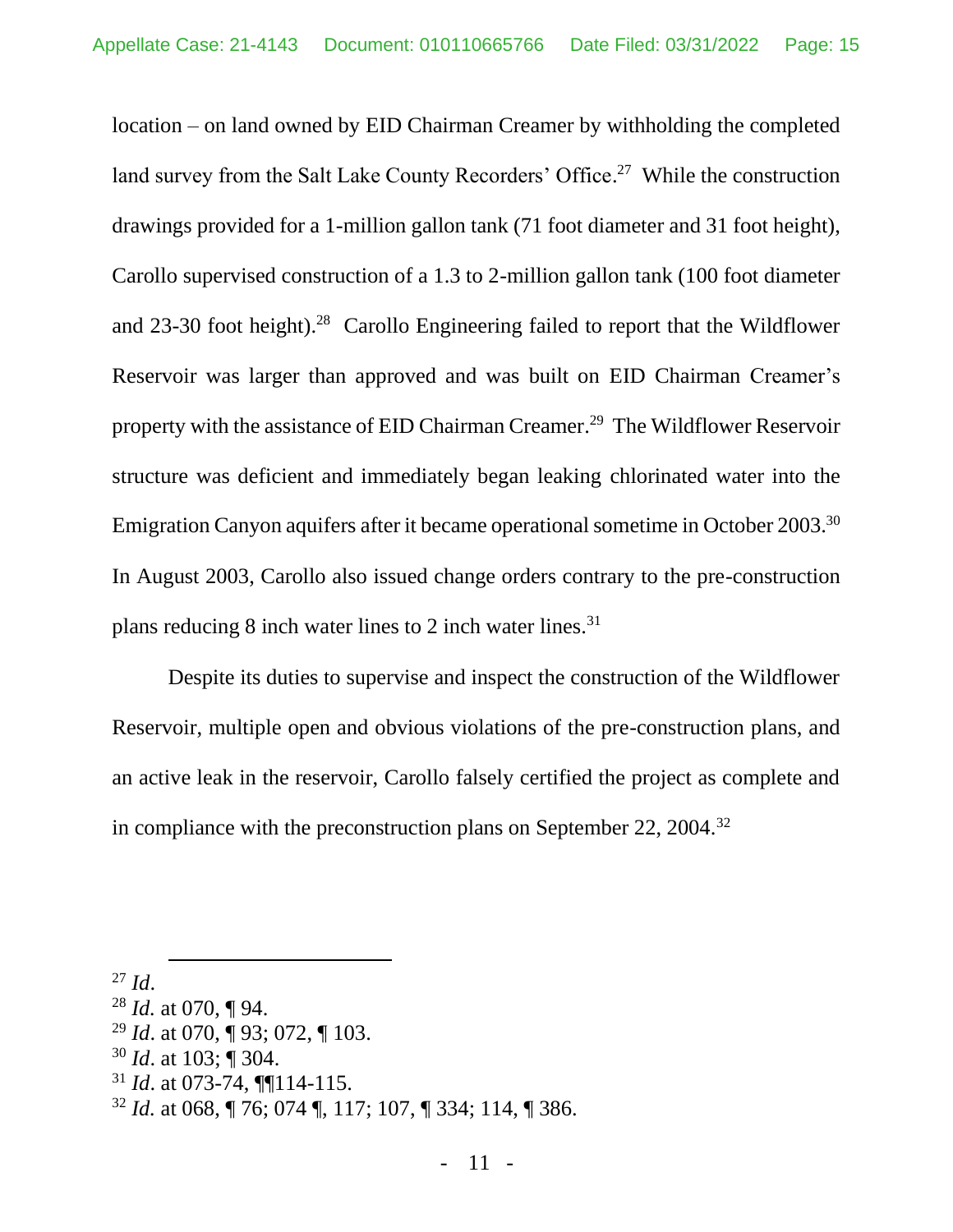Based upon these allegations, the Complaint alleges that Carollo "actively concealed" information, "falsely certified" the Wildflower Reservoir and water pipelines had been built according to the plans and specifications, "knowingly" made, used, or cause to be made or used, a false record or statement to get a false or fraudulent claim paid or approved by the Government, and conspired to defraud the Government by fraudulently inducing final disbursement of construction retainage funds on September 29, 2004.<sup>33</sup> Based upon these allegations, there are sufficient facts to support a reasonable inference that Carollo knew that its certification of the project was false, acted with deliberate indifference regarding the truth of its statements, and acted with reckless disregard with respect to the truth of its statements.

Shortly after Carollo's certification, former EID Trustee Bowen confronted Defendant Ronald P. Rash, a Carollo shareholder, and refuted the certification of project completion.<sup>34</sup> Carollo did nothing to correct its false certification. Further, since 2004, EID has designated payments to Carollo for engineering, Carollo has provided additional work for EID, and Carollo has reaped financial benefits for its false certification of the project. Accordingly, Carollo's motion to dismiss should be denied. These representations were demonstrably false.

<sup>33</sup> *Id.* at 070, ¶ 94; 090-91, ¶¶ 502, 507, 508.

<sup>34</sup> *Id.* at 074, ¶ 120.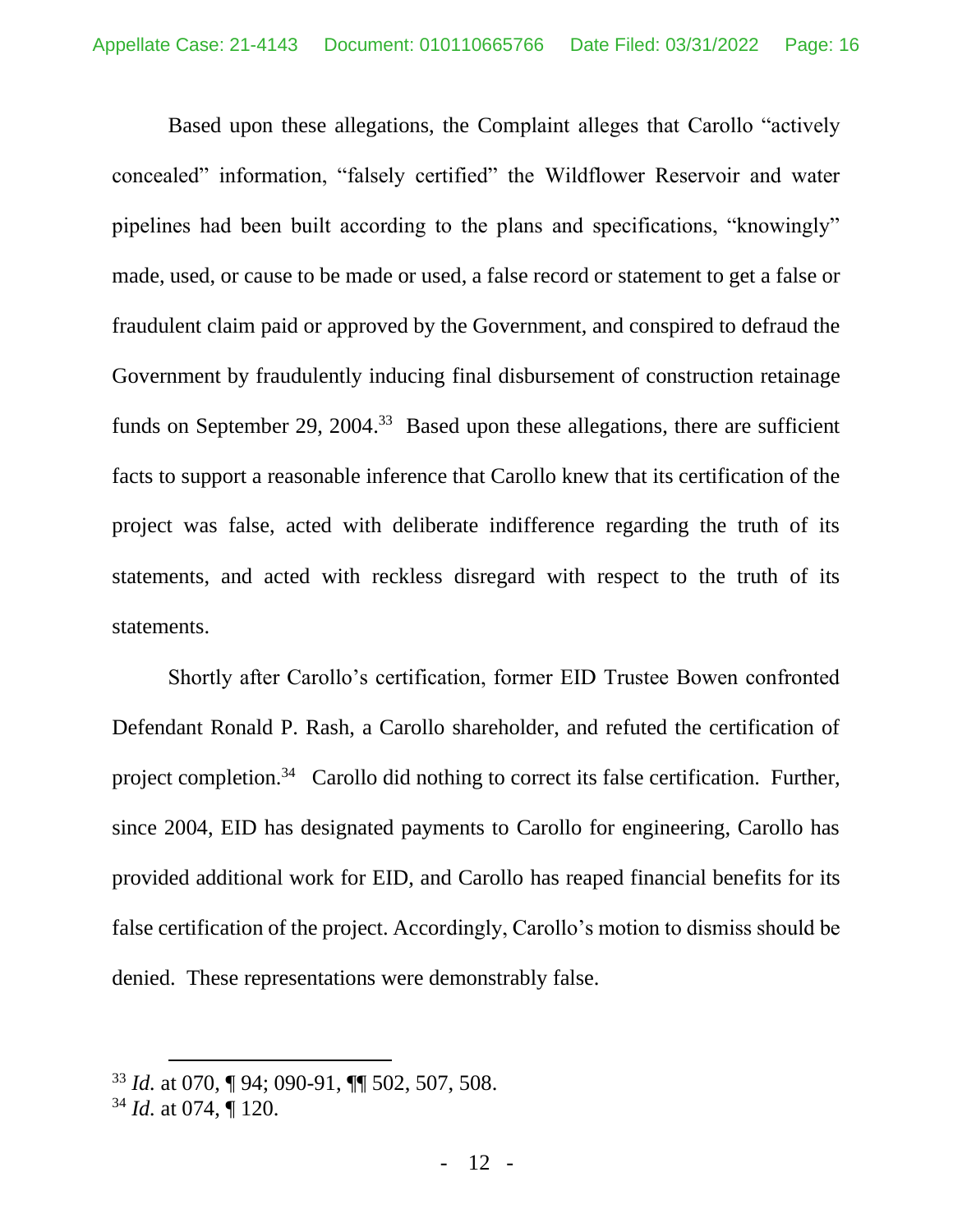Moreover, during initial plan review, DDW project engineer Dr. Onysko refused to certify project compliance with SDWA regulations as EID had proposed "grossly undersized" water distribution lines and a "preposterously oversized" water tank believed to evidence intent of future development. Following an undisclosed meeting with Defendant Fred A. Smolka and EID Chairman Creamer a few days later at the law office of EID's current legal counsel,<sup>35</sup> Dr. Onysko's objections were overruled by DDW director Michael Georgeson ("Defendant Georgeson") and federally backed funds placed into escrow, whereby a 10% retainage was withheld from each of the six  $(6)$  draw requests until final completion of the project.<sup>36,</sup>

Following EID's final draw request on September 16, 2004,<sup>37</sup> DDW released retainage funds to EID on September 29, 2004, and on May 3, 2005, DDW engineer McCully closed SRF-Loan despite not having completed the mandatory post construction inspection and with no permanent operating permit issued for the Wildflower Reservoir improperly constructed on property belonging to EID

<sup>35</sup> Aplt.App. at 140-152.

 $36$  For each of the six (6) draw requests submitted by EID, a 10% "retainage" was withheld to ensure both compliance and successful completion of the project.  $37$  Contrary to the ruling of the district court, the six (6) draw requests submitted by EID for disbursement of escrow account funds were not "claims for payment" under the FCA, as EID provided no goods or service to the Government. These documents were not withheld from the district court.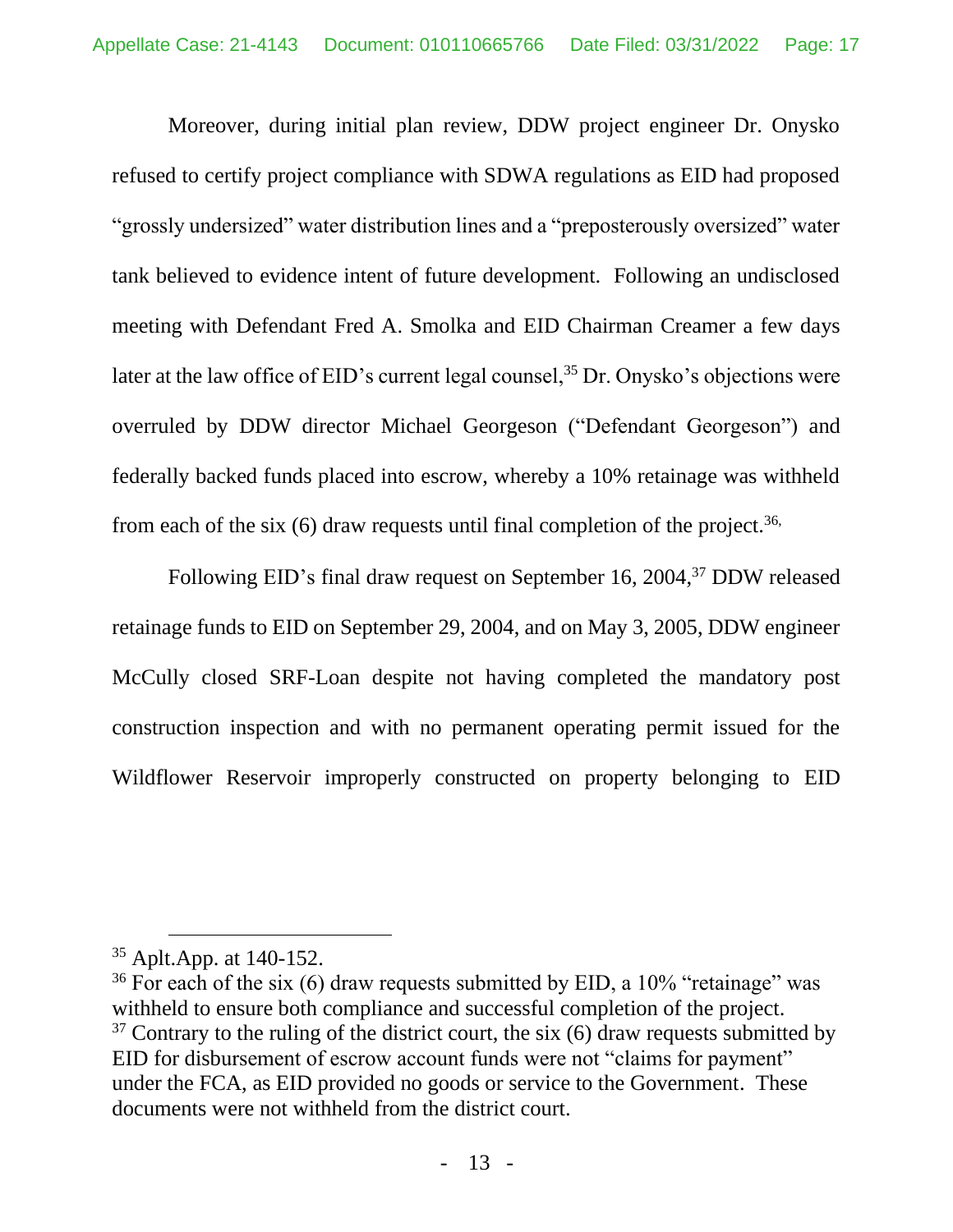Chairman Creamer and not Salt Lake City.<sup>38</sup> Moreover, on January 20, 2015, DDW engineer Grange falsely certified to the Government that the SRF-Loan "had closed" in the 2002 calendar year,  $39$  and on June 13, 2013, EID announced that it "must raise" about \$84,000.00 more money [sic] each year [from property owners not connected to the Emigration Oaks PUD water system]" to service its yet outstanding federal debt.

As such, EID and DDW public official intended and did disperse unfeasible SRF-Loan proceeds for the sole benefit of private land developers including EID Chairman Creamer with whom they had conspired for the purpose of retiring senior perfected water rights in Emigration Canyon under duplicitous water shares to both remedy and facilitate future development of over 500 new homes of the Emigration Oaks PUD at public expense and private profit. (*See* Aplt.App., 070, ¶ 94; 071, ¶ 97-98, 073, ¶ 109, 075, ¶¶ 121, 127; 081-084; 085, 089, ¶ 211.)

<sup>&</sup>lt;sup>38</sup> The temporary operating permit issued for the Wildflower Reservoir by DDW engineer Kevin Brown due to "construction defects responsible for substantial leakage from the tank" expired on February 1, 2004.

<sup>&</sup>lt;sup>39</sup> Per email correspondence dated January 20, 2015, EPA investigator Hawthorne reported to DDW engineer Grange that "[t]he powers above me have made the decision that based on the information provided by you and your office, we will not need to look any deeper in the allegations [of the FCA Complaint] received."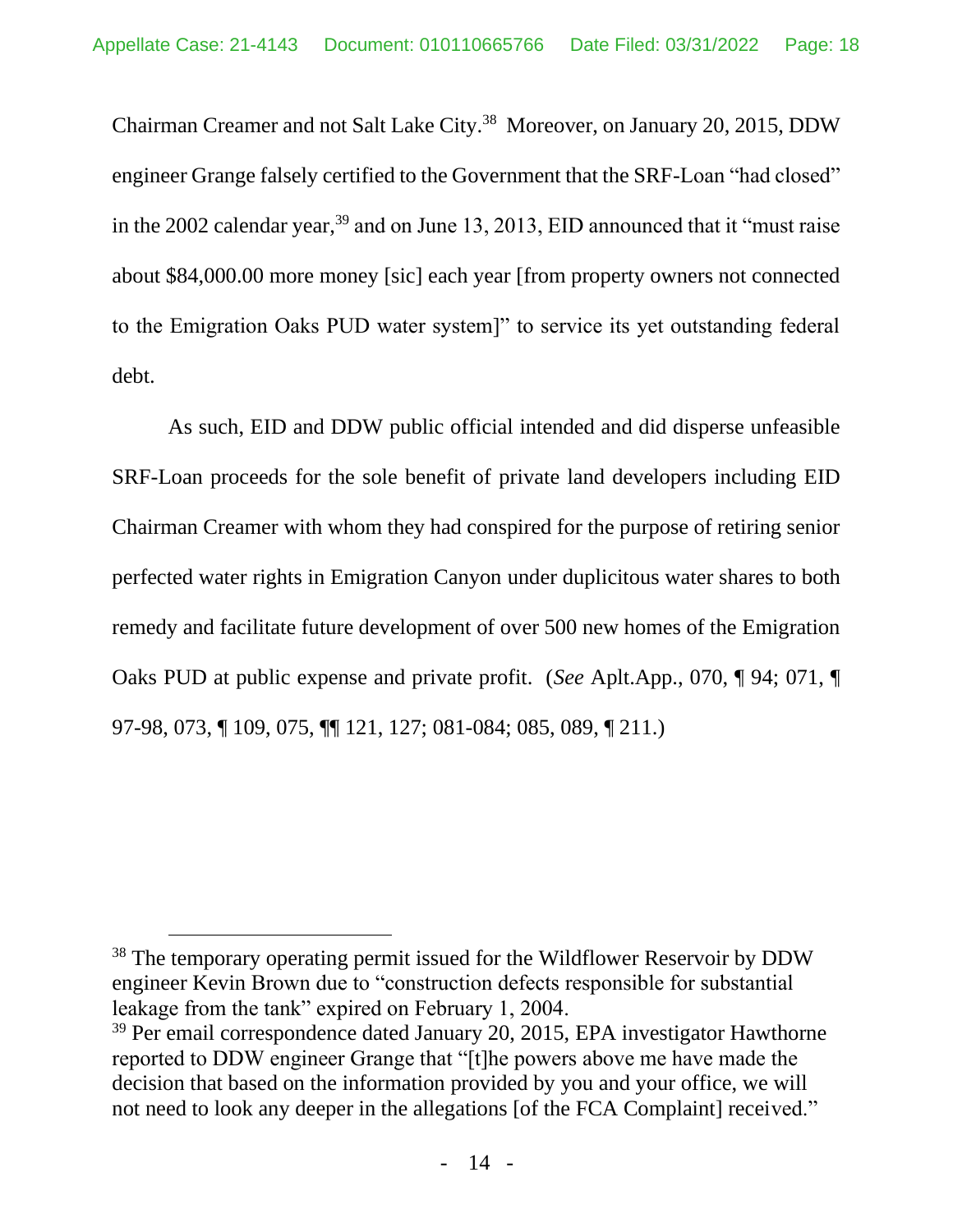# **CONCLUSION**

<span id="page-18-0"></span>For the foregoing reasons, this Court should reverse the district court's dismissal, award of attorney fees and remand for further proceedings with another chamber of the district court.

DATED this 31st day of March 2022.

### PRICE PARKINSON & KERR, PLLC

*/s/ Alan Dunaway*

Jason M. Kerr Alan W. Dunaway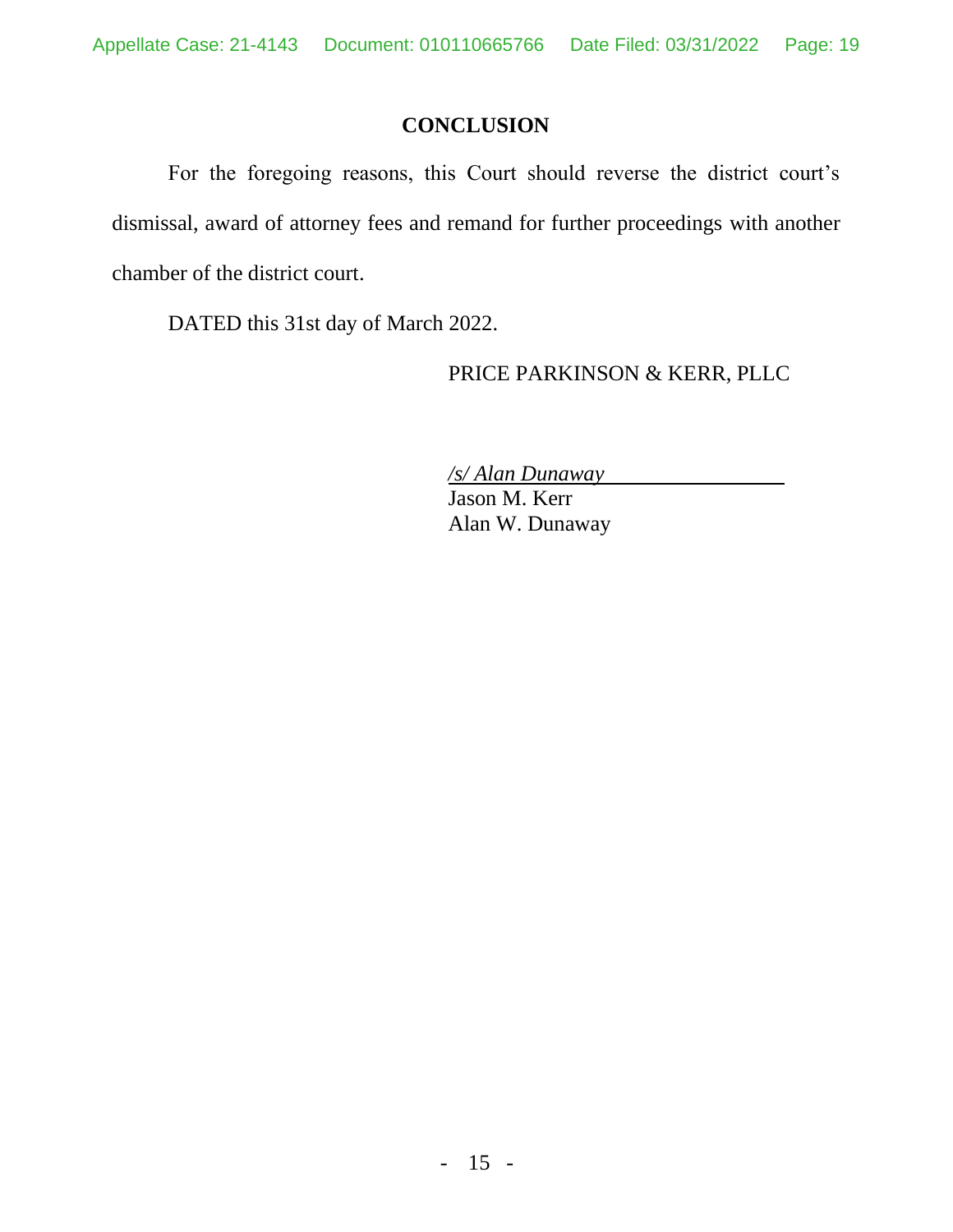### **CERTIFICATE OF COMPLIANCE WITH RULE 32(a)**

Certificate of Compliance With Type-Volume Limitation, Typeface Requirements, and Type Style Requirements

1. This brief complies with the type-volume limitation of Fed. R. App. P.  $32(a)(7)(B)(ii)$  because:

**[X]** this brief contains 3,478 words, excluding the parts of the brief exempted by Fed. R. App. P. 32(f), or

[ ] this brief uses a monospaced typeface and contains *<state the number of>* lines of text, excluding the parts of the brief exempted by Fed. R. App. P. 32(a)(7)(B)(iii).

2. This brief complies with the typeface requirements of Fed. R. App. P.  $32(a)(5)$  and the type style requirements of Fed. R. App. P.  $32(a)(6)$ because:

**[X]** this brief has been prepared in a proportionally spaced typeface using Microsoft Word (Version 16.59) in Times New Roman 14-point font, or

[ ] this brief has been prepared in a monospaced typeface using <*state name and version of word processing program*> with <*state number of characters per inch and name of type style*>.

Date: March 31, 2022 */s/ Alan Dunaway*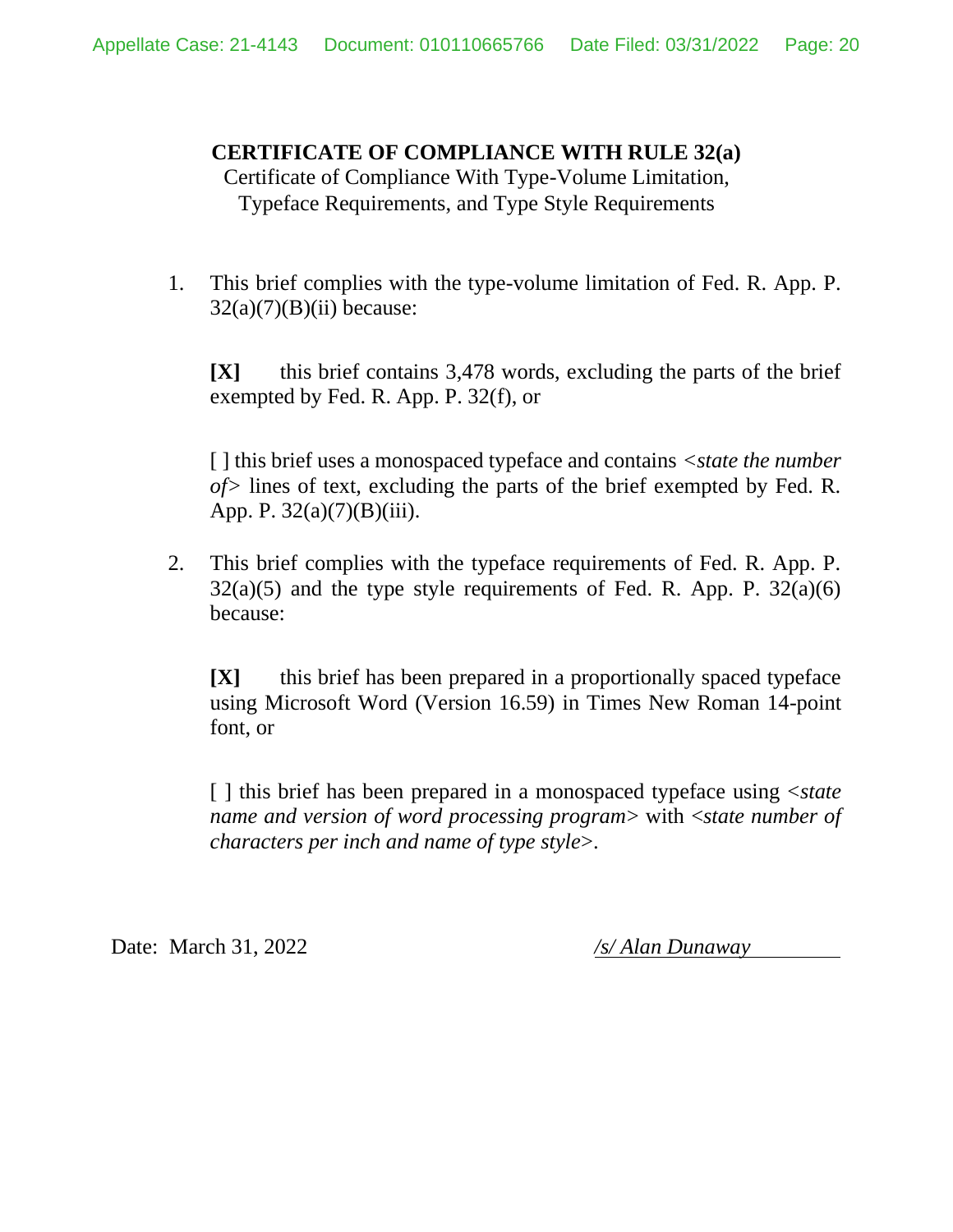### **CERTIFICATE OF SERVICE**

I hereby certify that a copy of the foregoing **BRIEF OF APPELLANT** was sent to the following individuals, by way of the Court's CM/ECF Filing System:

Craig R. Mariger – [cmariger@joneswaldo.com](mailto:cmariger@joneswaldo.com) C. Michael Judd – mjudd@joneswaldo.com JONES WALDO HOLBROOK & MCDONOUGH, PC 170 South Main Street, Suite 1500 Salt Lake City, Utah 84101 *Attorneys for Carollo Engineers, Inc. and Ronald R. Rash* 

Robert L. Janicki – [rjanicki@strongandhanni.com](mailto:rjanicki@strongandhanni.com) Michael L. Ford – [mford@strongandhanni.com](mailto:mford@strongandhanni.com) STRONG & HANNI 9350 South 150 East, Suite 820 Sandy, Utah 84070 *Attorneys for R. Steve Creamer* 

Jeremy R. Cook –  $\text{jcook}\ \lll Qck.$ law Cohne Kinghorn, P.C. 111 E. Broadway, Suite 1100 Salt Lake City, Utah 84111 *Attorneys for the District, Michael Hughes, Mark Stevens, David Bradford, Fred R. Smolka, Eric Hawkes and Lynn Hales* 

Amanda A. Berndt – [Amanda.berndt@usdoj.gov](mailto:Amanda.berndt@usdoj.gov) Assistant U.S. Attorney Office of the United States Attorney 185 South State Street, Suite 300 Salt Lake City, Utah 84111-1506

Date: March 31, 2022 */s/ Alan Dunaway*